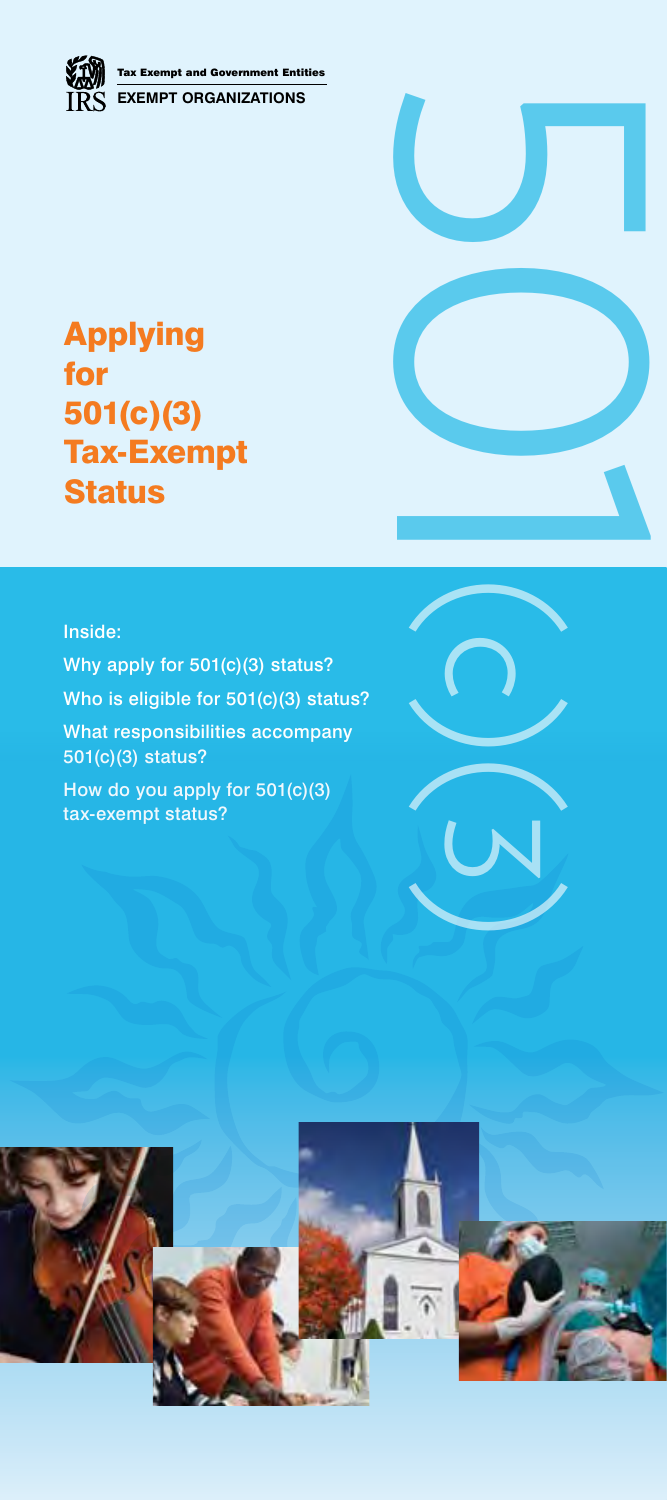# **CONTENTS**

| Public Charities and Private Foundations 5              |
|---------------------------------------------------------|
| What Responsibilities Accompany 501(c)(3) Status?  6    |
|                                                         |
|                                                         |
|                                                         |
| Recordkeeping Requirements  8                           |
| How Do You Apply for 501(c)(3) Status?  8               |
|                                                         |
|                                                         |
|                                                         |
| While Your Application Is Pending  10                   |
| How Do You Get IRS Assistance and Information?  11      |
| Specialized Assistance for Tax-Exempt Organizations  11 |
|                                                         |
|                                                         |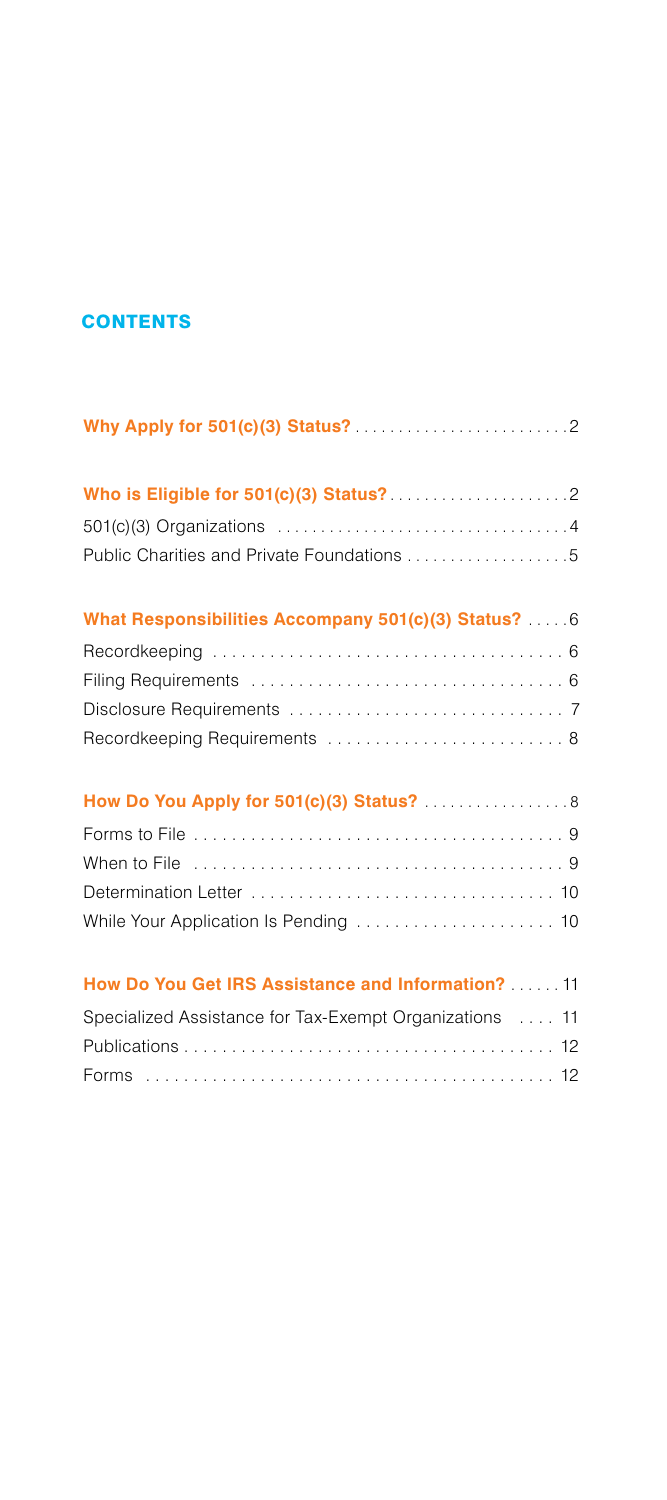# Applying for 501(c)(3) Tax-Exempt **Status**

FREEZE ederal tax law provides tax benefits to nonprofit organizations recognized as exempt from federal income tax under section 501(c)(3) of the Internal Revenue Code (IRC). It requires that most organizations apply to the Internal Revenue Service (IRS) for that status.

1 between the compared income<br>
1 501(c)(3)<br>
1 501(c)(3)<br>
1 501(c)(3)<br>
1 501(c)(3)<br>
1 501(c)(3)<br>
1 501(c)(3)<br>
1 501(c)(3)<br>
1 501(c)(3)<br>
1 501(c)(3)<br>
1 501(c)(3)<br>
1 501(c)(3)<br>
1 501(c)(3)<br>
1 501(c)(3)<br>
1 501(c)(4)<br>
1 501(c)( This IRS Publication 4220 presents general guidelines for organizations that seek tax-exempt status under section 501(c)(3) of the IRC. Content includes references to the statute, Treasury regulations, other IRS publications that explain the requirements for tax-exempt status, and IRS forms with instructions. Publication 4220 is neither comprehensive nor intended to address every situation. As an alternative to applying for exemption, an organization may obtain many of the benefits of 501(c)(3) status by affiliating with an existing charity that acts as its agent. It is important to note that the existing charity must be given full control and authority over the program.

To learn more about the rules and procedures that pertain to organizations applying for exemption from federal income tax under section 501(c)(3) of the IRC, see Publication 557, *Tax-Exempt Status for Your Organization*. For assistance on 501(c)(3) status, you may also want to consult a tax adviser.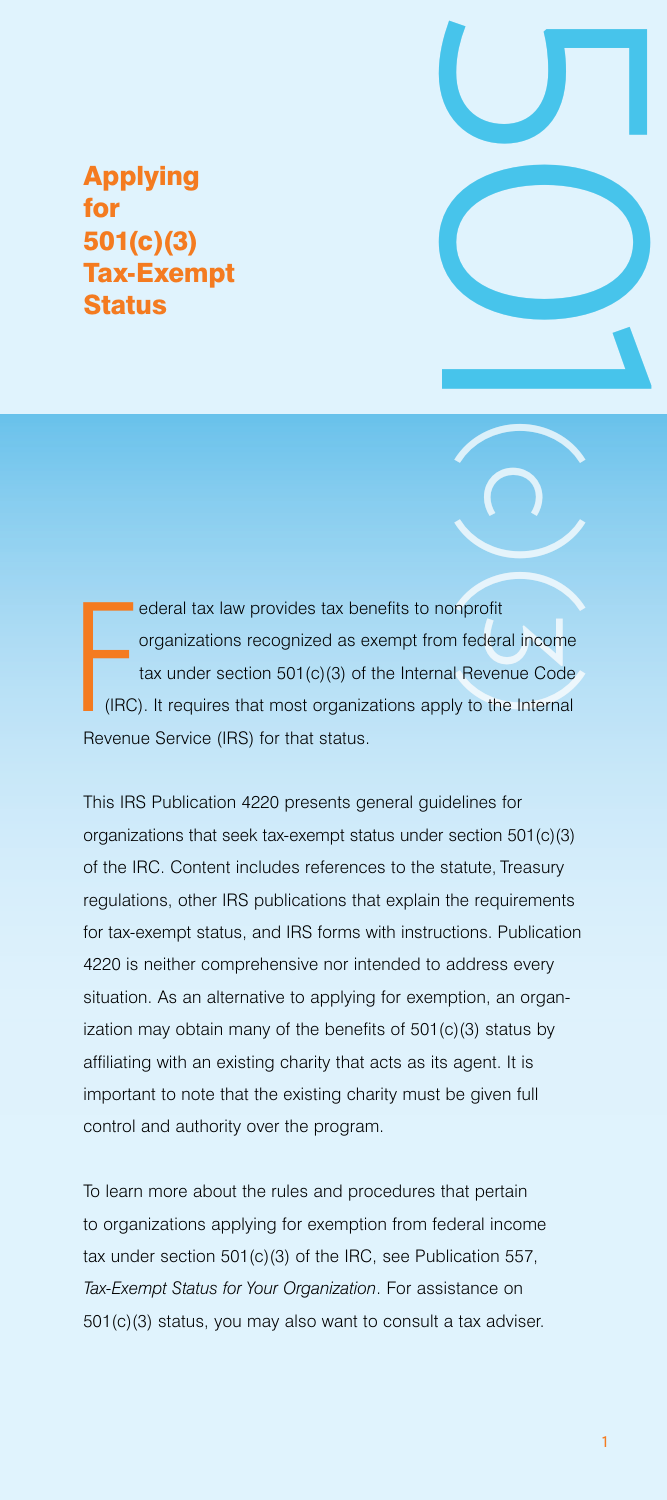# Why Apply for 501(c)(3) Status?

The benefits of having 501(c)(3) status include exemption from federal income tax and eligibility to receive tax-deductible charitable contributions. To qualify for these benefits, most organizations must file an application with, and be recognized by, the IRS as described in this publication. Another benefit is that some organizations may be exempt from certain employment taxes.

Individual and corporate donors are more likely to support organizations with 501(c)(3) status because their donations can be tax deductible. Recognition of exemption under section 501(c)(3) of the IRC assures foundations and other grant-making institutions that they are issuing grants or sponsorships to permitted beneficiaries.

An IRS determination of 501(c)(3) status is recognized and accepted for other purposes. For example, state and local officials may grant exemption from income, sales or property taxes. In addition, the U.S. Postal Service offers reduced postal rates to certain organizations.

### Who is Eligible for 501(c)(3) Status?

There are three key components for an organization to be exempt from federal income tax under section 501(c)(3) of the IRC. A not-for-profit (i.e., nonprofit) organization must be organized and operated exclusively for one or more exempt purposes.

**Organized –** A 501(c)(3) organization must be organized as a corporation, trust, or unincorporated association. An organization's organizing documents (articles of incorporation, trust documents, articles of association) must:

 $\blacksquare$  limit its purposes to those described in section 501(c)(3) of the IRC;

- $\blacksquare$  not expressly permit activities that do not further its exempt purpose(s), i.e., unrelated activities; and
- $\blacksquare$  permanently dedicate its assets to exempt purposes.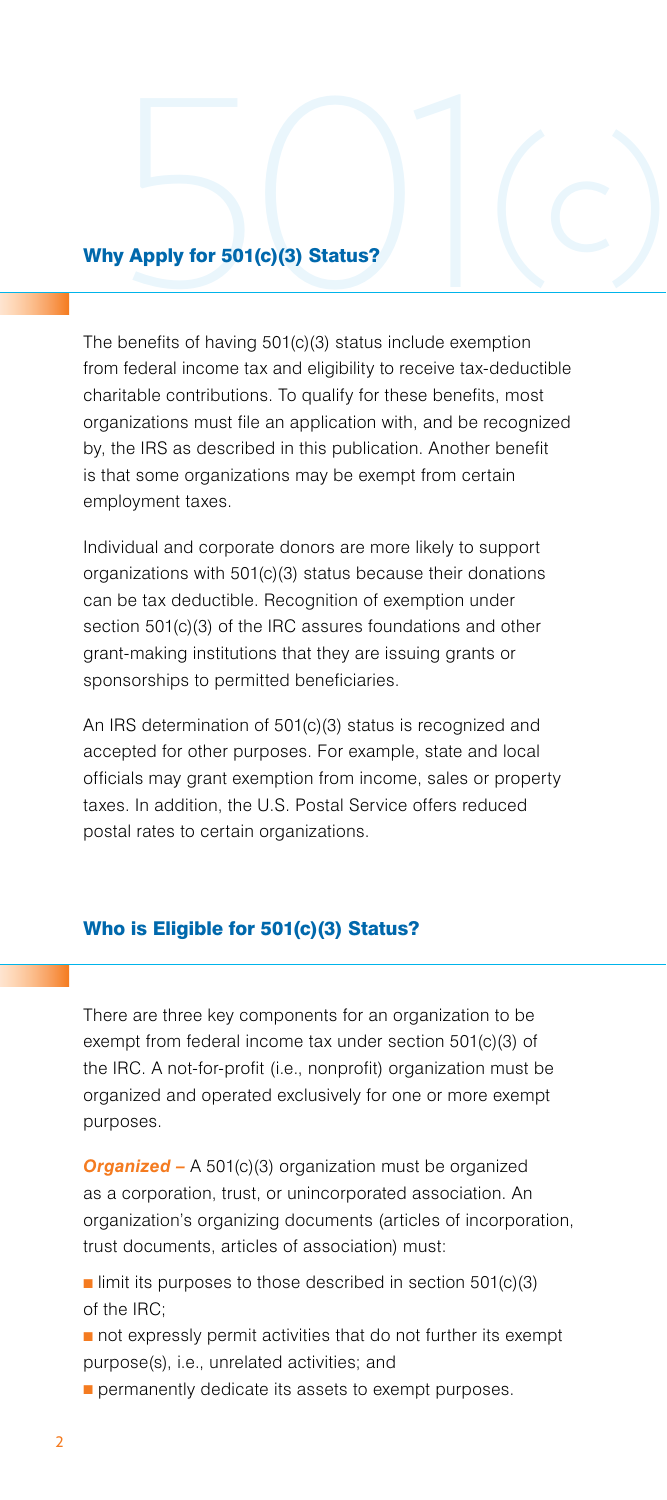Sperated - I *Operated –* Because a substantial portion of an organization's activities must further its exempt purpose(s), certain other activities are prohibited or restricted including, but not limited to, the following activities. A 501(c)(3) organization:

- $\blacksquare$  must absolutely refrain from participating in the political campaigns of candidates for local, state, or federal office;
- $\blacksquare$  must restrict its lobbying activities to an insubstantial part of its total activities;
- $\blacksquare$  must ensure that its earnings do not inure to the benefit of any private shareholder or individual;
- $\blacksquare$  must not operate for the benefit of private interests such as those of its founder, the founder's family, its shareholders or persons controlled by such interests;
- $\blacksquare$  must not operate for the primary purpose of conducting a trade or business that is not related to its exempt purpose, such as a school's operation of a factory; and
- $\blacksquare$  must not have purposes or activities that are illegal or violate fundamental public policy.

**Exempt Purpose** – To be tax exempt, an organization must have one or more exempt purposes, stated in its organizing document. Section 501(c)(3) of the IRC lists the following exempt purposes: charitable, educational, religious, scientific, literary, fostering national or international sports competition, preventing cruelty to children or animals, and testing for public safety.

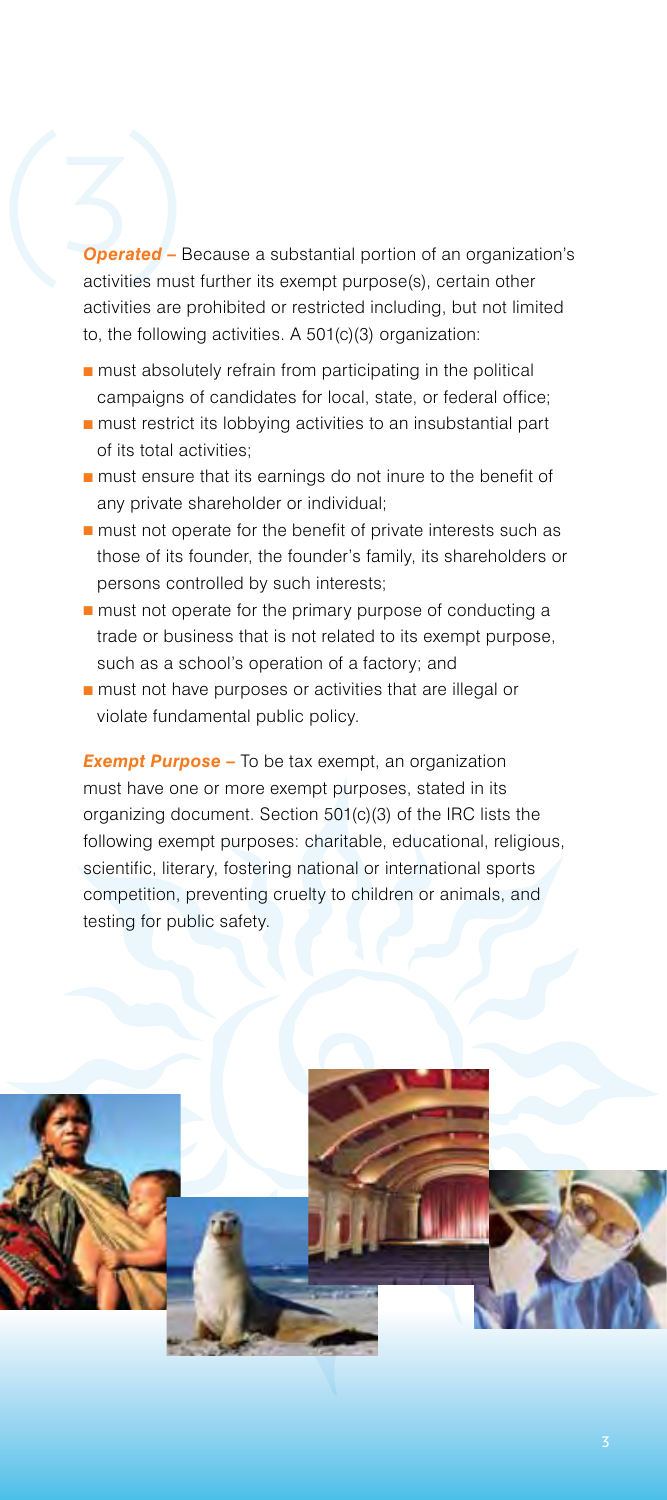### 501(c)(3) Organizations,

The most common types of 501(c)(3) organizations are charitable, educational, and religious.

### **CHARITABLE**

Charitable organizations conduct activities that promote:

- relief of the poor, the distressed, or the underprivileged,
- advancement of religion,
- advancement of education or science,
- erection or maintenance of public buildings, monuments, or works
- lessening the burdens of government
- lessening neighborhood tensions
- eliminating prejudice and discrimination,
- defending human and civil rights secured by law,
- combating community deterioration and juvenile delinquency,

### **EDUCATIONAL**

Educational organizations include:

- schools such as a primary or secondary school, a college, or a professional or trade school,
- organizations that conduct public discussion groups, forums, panels, lectures, or similar programs
- organizations that present a course of instruction by means of correspondence or through the use of television or radio,
- museums, zoos, planetariums, symphony orchestras, or similar organizations
- nonprofit day-care centers,
- youth sports organizations,

### **RELIGIOUS**

The term church includes synagogues, temples, mosques, and similar types of organizations. Although the IRC excludes these organizations from the requirement to file an application for exemption, many churches voluntarily file applications for exemption. Such recognition by the IRS assures church leaders, members, and contributors that the church is tax exempt under section 501(c)(3) of the IRC and qualifies for related tax benefits. Other religious organizations that do not carry out the functions of a church, such as mission organizations, speakers' organizations, nondenominational ministries, ecumenical organizations, or faith-based social agencies, may qualify for exemption. These organizations must apply for exemption from the IRS. See Publication 1828, *Tax Guide for Churches and Religious Organizations*, for more details.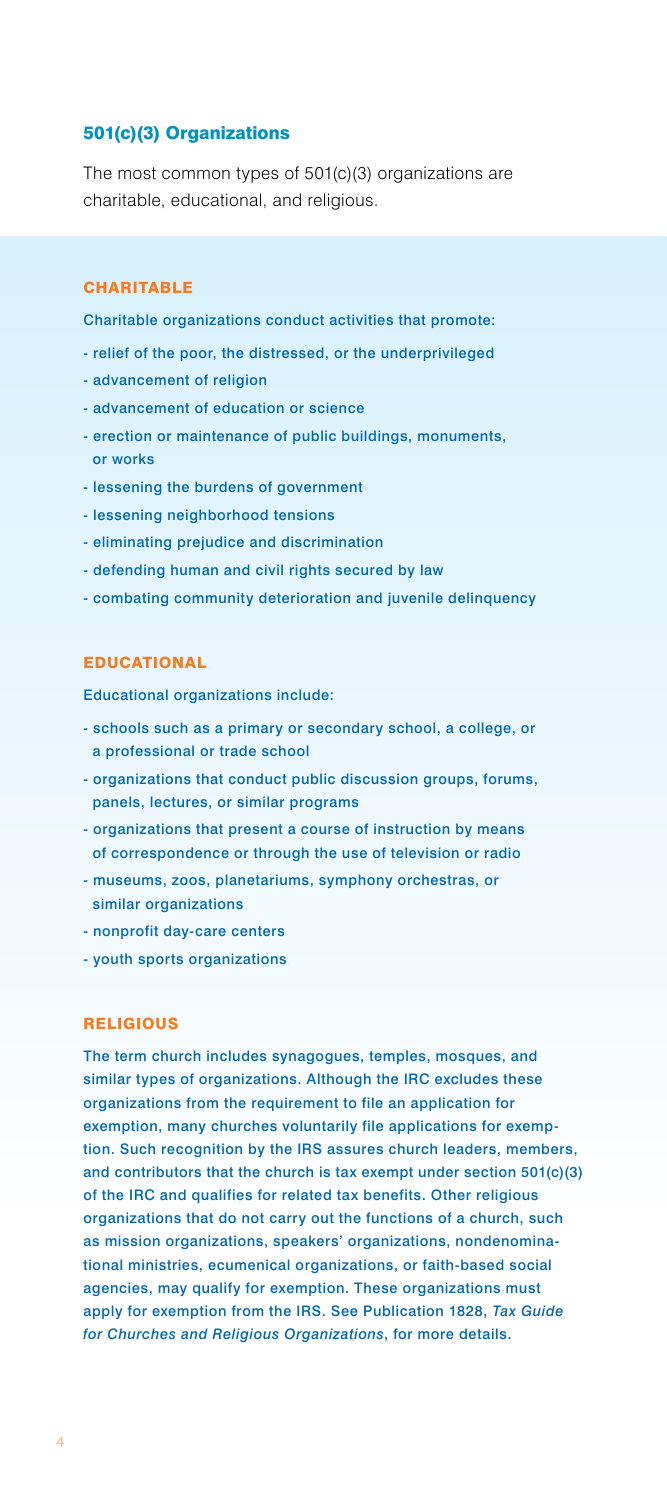### Public Charities and Private Foundations,

Every organization that qualifies for tax-exempt status under section 501(c)(3) of the IRC is further classified as either a public charity or a private foundation. Under section 508(b) of the IRC, every organization is automatically classified as a private foundation unless it meets one of the exceptions listed in sections 508(c) or 509(a).

For some organizations, the primary distinction between a classification as a public charity or a private foundation is the organization's source of financial support. Generally, a public charity has a broad base of support while a private foundation has very limited sources of support. This classification is important because different tax rules apply to the operations of each. Deductibility of contributions to a private foundation is more limited than deductibility of contributions to a public charity. See Publication 526, *Charitable Contributions*, for more information on deductibility of contributions. In addition, private foundations are subject to excise taxes that are not imposed on public charities. For more information about the special tax rules that apply to private foundations, see Publication 4221-PF, *Compliance Guide for 501(c)(3) Private Foundations*, and the *Life Cycle of a Private Foundation* website on *[www.irs.gov/eo](http://www.irs.gov/eo)*.

Organizations statutorily classified as public charities under section 509(a) of the IRC are:

- churches;
- $\blacksquare$  schools:
- **n** organizations that provide medical or hospital care (including the provision of medical education and in certain cases, medical research);
- $\blacksquare$  organizations that receive a substantial part of their support in the form of contributions from publicly supported organizations, governmental units, and/or from the general public;
- $\blacksquare$  organizations that normally receive not more than one-third of their support from gross investment income and more than one-third of their support from contributions, membership fees, and gross receipts from activities related to their exempt functions; and
- $\blacksquare$  organizations that support other public charities.

If the organization requests public charity classification based on receiving support from the public, it must continue to seek significant and diversified public support in later years. Beginning with the organization's sixth year of existence and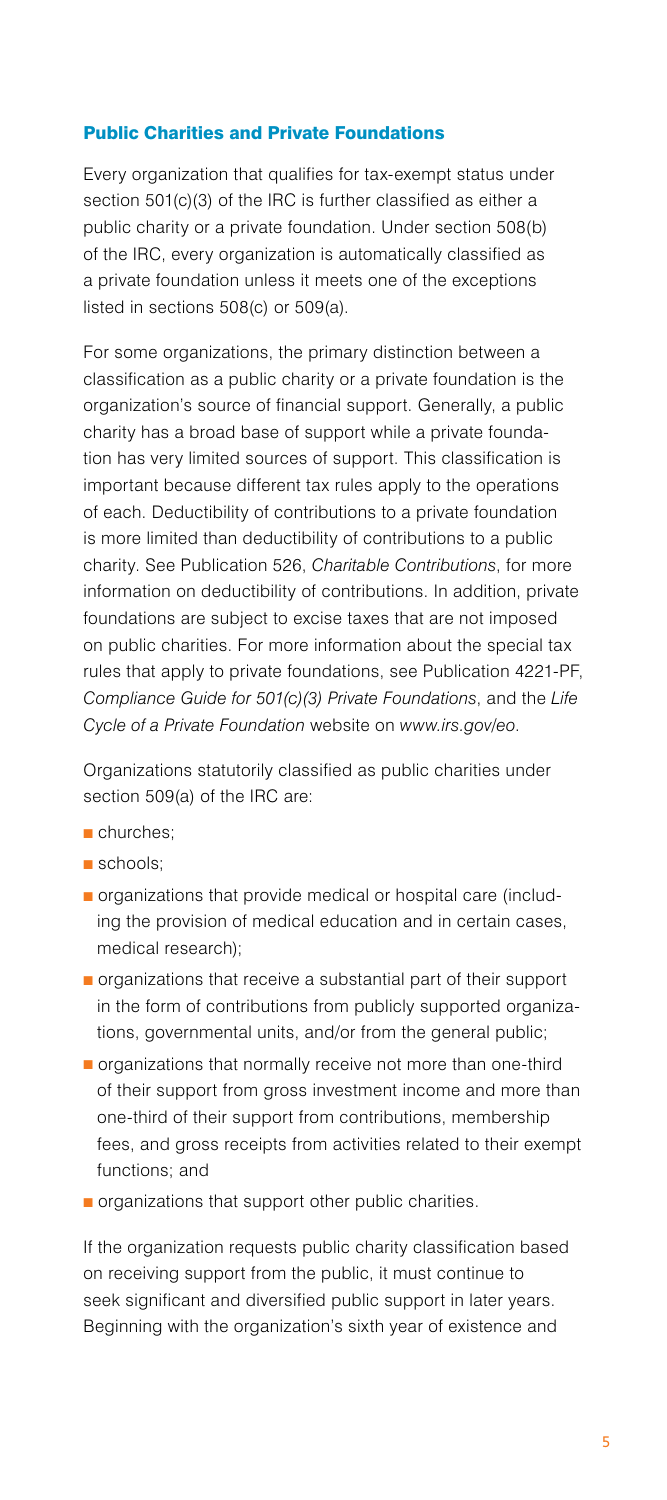for all succeeding years, the organization must demonstrate in its annual return that it receives the required amount of public support. If the organization does not meet the public support requirement, it could be reclassified as a private foundation.

In addition, to avoid unexpectedly losing its public charity classification, the organization should keep careful track of its public support information throughout the year, so that it will have the information it needs to complete Schedule A, Form 990 or 990-EZ. Unless the organization is committed to raising funds from the public, it may be more appropriate to consider an alternate statutorily based public charity classification. See Publication 557, *Tax-Exempt Status for Your Organization*, for assistance with determining how your organization would be classified.

### What Responsibilities Accompany 501(c)(3) Status?

While conferring benefits on 501(c)(3) organizations, federal tax law also imposes responsibilities on organizations receiving that status.

### **Recordkeeping**

Section 501(c)(3) organizations are required to keep books and records detailing all activities, both financial and nonfinancial. Financial information, particularly information on its sources of support (contributions, grants, sponsorships, and other sources of revenue) is crucial to determining an organization's private foundation status. See Publications 4221-PC and 4221-PF, Publication 557, and the instructions to Forms 990, 990-EZ, and 990-PF for more information.

### Filing Requirements,

*Annual Information Returns –* Organizations recognized as tax exempt under section 501(c)(3) of the IRC may be required to file an annual information return: Form 990, Form 990-EZ, 990-N (see below) or Form 990-PF along with certain schedules that may be required for your organization. Certain categories of organizations are excepted from filing Form 990 or Form 990-EZ, including churches. See the instructions with each of these forms for more information. See the listed publications and instructions in the "Recordkeeping" section above for more information and guidance.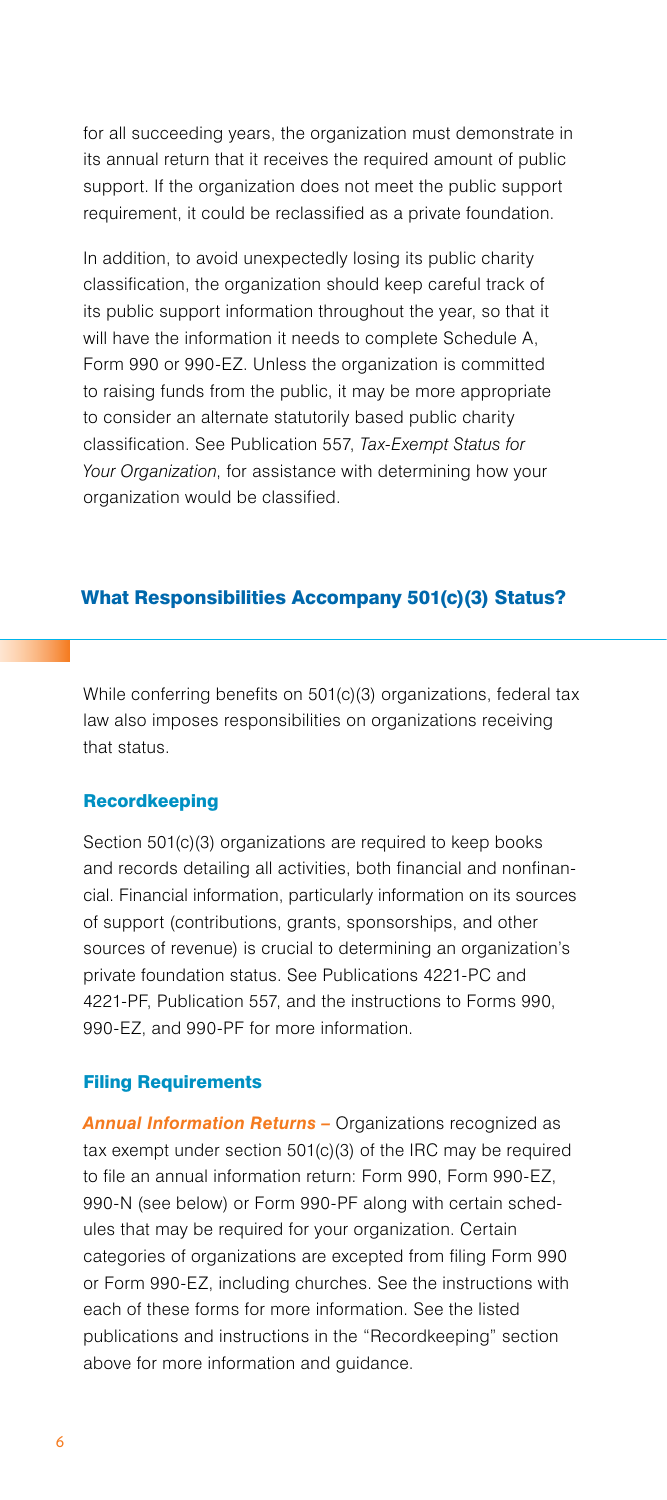

*Annual Electronic Notice –* To meet their annual filing requirement, organizations with gross receipts normally \$50,000 or less may choose to submit an annual electronic notice using Form 990-N, *Electronic Notice (e-Postcard) for Tax-Exempt Organizations Not Required To File Form 990 or 990-EZ*. The e-Postcard can only be filed electronically; there is no paper version. For more information about the e-Postcard, go to *[www.irs.gov/Charities-&-Non-Profits](http://www.irs.gov/Charities-&-Non-Profits)*.

Any organization that fails to file a required annual return or notice for three consecutive years will automatically lose its tax-exempt status, by act of law, as of the due date of the return for the third consecutive year.

**Unrelated Business Income Tax - In addition to filing Form** 990, 990-EZ, or 990-PF, an exempt organization must file Form 990-T if it has \$1,000 or more of gross income from an unrelated trade or business during the year. The organization must make quarterly payments of estimated tax on unrelated business income if it expects its tax liability for the year to be \$500 or more. The organization may use Form 990-W to help calculate the amount of estimated payments required. In general, the tax is imposed on income from a regularly carried-on trade or business that does not further the organization's exempt purposes (other than by providing funds). See Publication 598, *Tax on Unrelated Business Income of Exempt Organizations*, and the Form 990-T instructions for more information.

### Disclosure Requirements,

*Public Inspection of Exemption Applications and Returns –* Section 501(c)(3) organizations must make their application

(Form 1023) and the annual returns (Form 990, Form 990-EZ or Form 990-PF) available to the public for inspection, upon request and without charge (except for a reasonable charge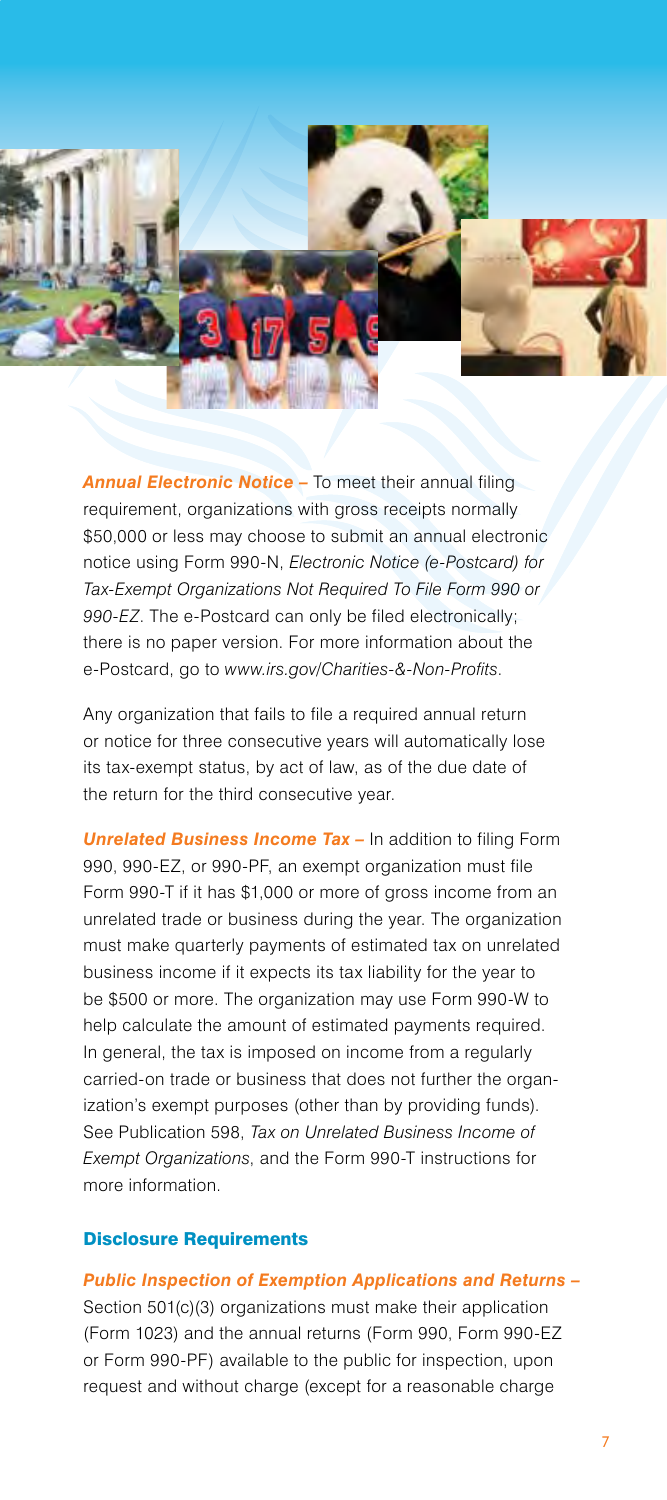for copying). Each annual return must be made available for a three-year period starting with the filing date of the return. The IRS is also required to make these documents available for public inspection and copying. These documents must be made available at the organization's principal office during regular business hours. The requests may be made in person or in writing. See Publication 557 for more information.

For tax years beginning after August 17, 2006, section 501(c)(3) organizations that file unrelated business income tax returns (Forms 990-T) must make them available for public inspection, and the IRS must make those returns publicly available. Organizations should not include private information of donors or other individuals, such as a social security number, in any information return.

### *Charitable Contributions—Substantiation and Disclosure –*

Organizations that are tax exempt under section 501(c)(3) of the IRC must meet certain requirements for documenting charitable contributions. The federal tax law imposes two general disclosure rules: 1) a donor must obtain a *written acknowledgment* from a charity for any single contribution of \$250 or more before the donor can claim a charitable contribution on his/her federal income tax return; 2) a charitable organization must provide a *written disclosure* to a donor who makes a payment in excess of \$75 partly as a contribution and partly for goods and services provided by the organization. See Publication 1771, *Charitable Contributions – Substantiation and Disclosure Requirements*, for more information.

### Recordkeeping Requirements,

A donor cannot claim a tax deduction for any contribution of cash, a check or other monetary gift made on or after January 1, 2007, unless the donor maintains a record of the contribution in the form of either a bank record (such as a cancelled check) or a written communication from the charity (such as a receipt or a letter) showing the name of the charity, the date of the contribution, and the amount of the contribution.

### How Do You Apply for 501(c)(3) Status?

Organizations that want to apply for 501(c)(3) status should be aware of the forms required, the user fee, the filing deadline, and the processing procedures.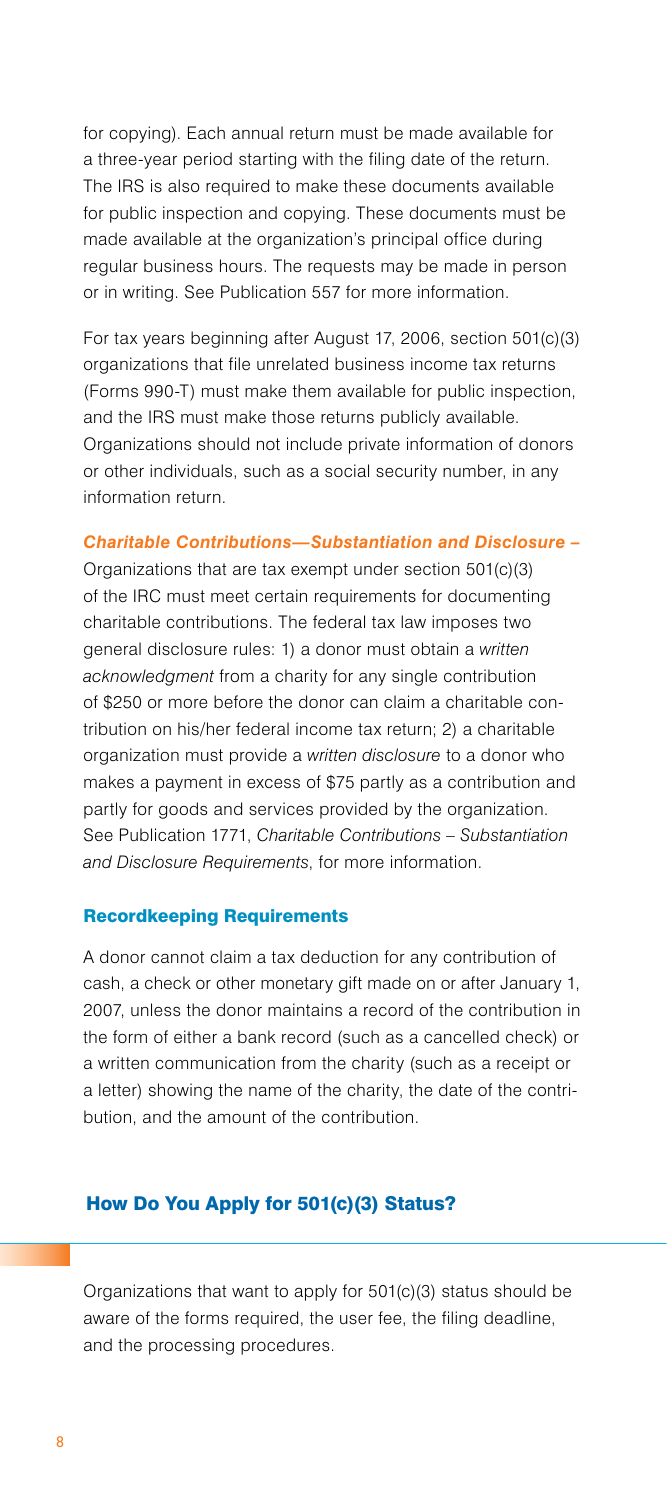### Forms to File,

### FORM SS-4,

An Employer Identification Number (EIN) is your account number with the IRS and is required regardless of whether the organization has employees. Include the organization's EIN on all correspondence to the IRS. Apply for an EIN by completing Form SS-4, *Application for Employer Identification Number*, by calling toll-free (866) 816-2065, or by submitting an online version of the form via <www.irs.gov>. Form SS-4 is available at Social Security Administration offices, by request through the IRS at (800) 829-3676, and by downloading the form from the IRS Web site at *<www.irs.gov>*. For more information about EINs, see Publication 1635, *Understanding Your EIN*.

### FORM 1023,

Complete Form 1023, *Application for Recognition of Exemption Under Section 501(c)(3) of the Internal Revenue Code*, and mail to the address indicated in the instructions. The required user fee must accompany Form 1023. The IRS will not process an application until the user fee is paid.

### FORMS 2848 AND 8821,

Attach Form 2848, *Power of Attorney and Declaration of Representative*, if someone other than your principal officer or director will represent you on matters about the application. Attach Form 8821, *Tax Information Authorization*, if you want the IRS to be able to provide information about your application to someone other than a principal officer or director.

### When to File,

Most organizations must file Form 1023 by the end of the 27th month after they were legally formed. An organization that is not a private foundation is not required to file Form 1023 unless its annual gross receipts are normally more than \$5,000. An organization must file Form 1023 within 90 days of the end of the tax year in which it exceeds this threshold.

**Example 1:** An organization that was created on January 1, 2011, and exceeds the gross receipts threshold, must file Form 1023 by April 30, 2013.

**Example 2:** An organization that was created on January 1, 2010, but did not exceed the gross receipts threshold until its tax year ending December 31, 2012, must file Form 1023 by March 31, 2013.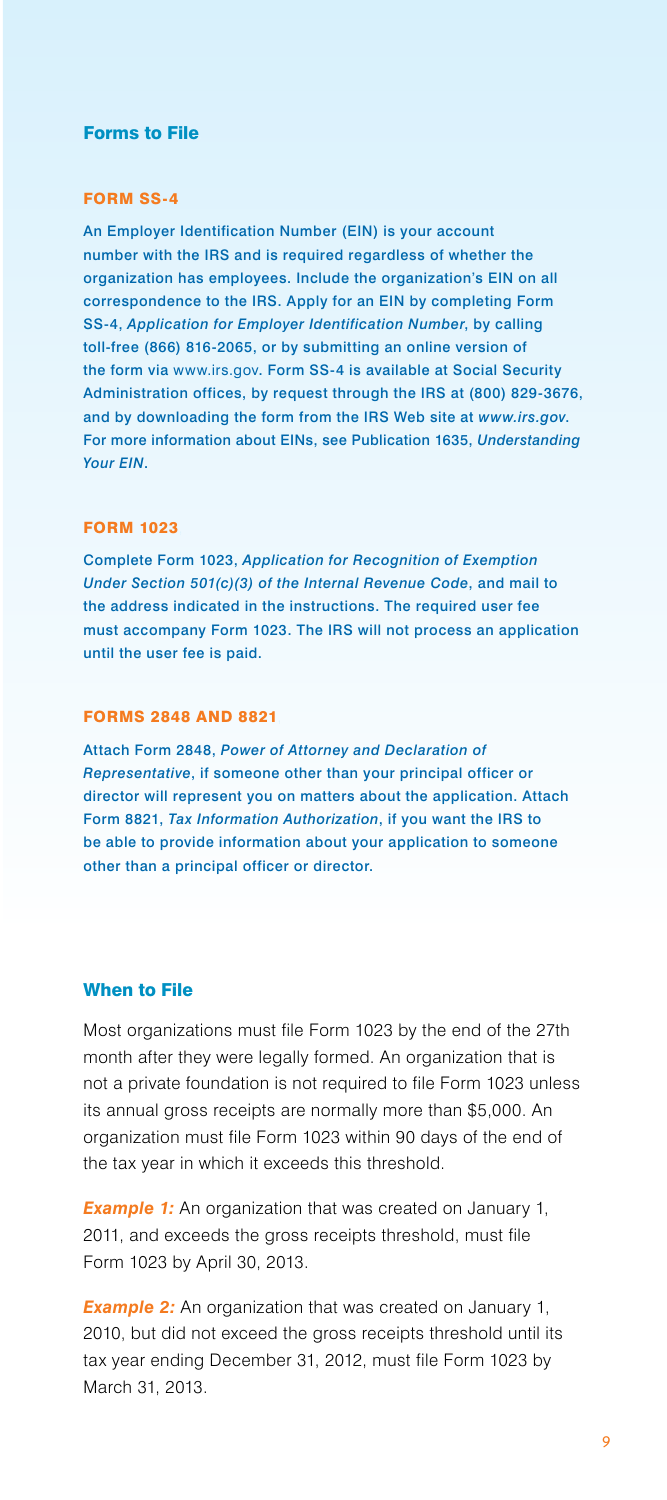An organization that files its application before the deadline will usually be recognized as tax exempt under section 501(c)(3) of the IRC from the date of its creation, if it meets exemption requirements. An organization that files an application after the deadline will usually be recognized as tax exempt from the date of the application. It may also request exemption retroactive as of the date of creation. See the instructions to Form 1023 for more information.

### Determination Letter,

The IRS tax specialist reviewing an application may request additional information in writing. If all information received establishes that an organization meets the requirements for exemption, the IRS will issue a determination letter recognizing the organization's exempt status and providing its public charity classification. This is an important document that should be kept in the organization's permanent records.

### While Your Application is Pending,

While an organization's Form 1023 is waiting for processing by the IRS, the organization may operate as a tax-exempt organization.

Most organizations are required to file an annual information return (Form 990, Form 990-EZ or Form 990-PF) or electronic notice (Form 990-N) while their application for exemption is pending. An organization's exempt status can be automatically revoked while its application is pending if it has not filed a required return or notice for three consecutive tax periods after its formation date. These returns are subject to public disclosure. If the organization has unrelated business income of more than \$1,000, it must also file a Form 990-T. See Publication 4221-PC or 4221-PF for more information.

Although donors have no assurance that contributions are tax-deductible for federal income tax purposes until the application is approved, contributions made while an application is pending would qualify if the application is approved. However, if the application is disallowed, contributions would not qualify. Moreover, the organization would be liable for filing federal income tax returns unless its income is otherwise excluded from federal taxation.

The EO website *([www.irs.gov/Charities-&-Non-Profits](http://www.irs.gov/Charities-&-Non-Profits))* provides information about how to find out about the status of an application for tax-exempt status.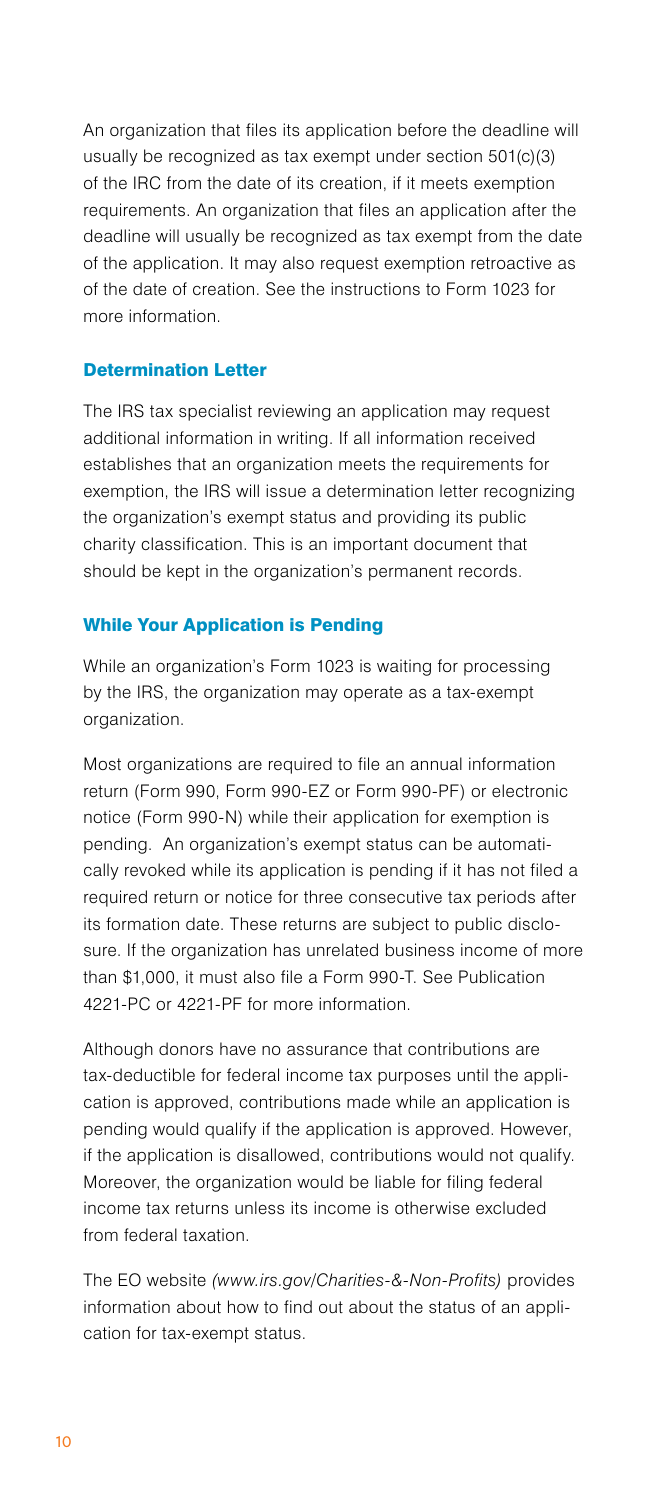# How Do You Get IRS Assistance and Information?

The IRS offers help through live telephone assistance and with reading material that is accessible either online, via mail, or at IRS walk-in offices in many areas across the country. IRS forms and publications can be downloaded from the Internet and ordered by telephone.

### Specialized Assistance for Tax-Exempt Organizations,

Get help with questions about applying for tax-exempt status, annual filing requirements, and information about exempt organizations through the IRS Exempt Organizations (EO).

### EO Web Site, *[irs.gov/Charities-&-Non-Profits](http://irs.gov/Charities-&-Non-Profits)*,

### Highlights:

- n The *Life Cycle of a Public Charity* and *Life Cycle of a Private Foundation* describes the compliance obligations of 501(c)(3) organizations.
- Subscribe to the *EO Update*, an electronic newsletter with information for tax-exempt organizations and tax practitioners who represent them.

| <b>Web-based Training Modules</b> | www.stayexempt.irs.gov |
|-----------------------------------|------------------------|
|                                   |                        |

### EO Customer Service (877) 829-5500

### **EO Determinations Office Mailing Address**

Internal Revenue Service, TE/GE, EO Determinations Office, P.O. Box 2508, Cincinnati, OH 45201,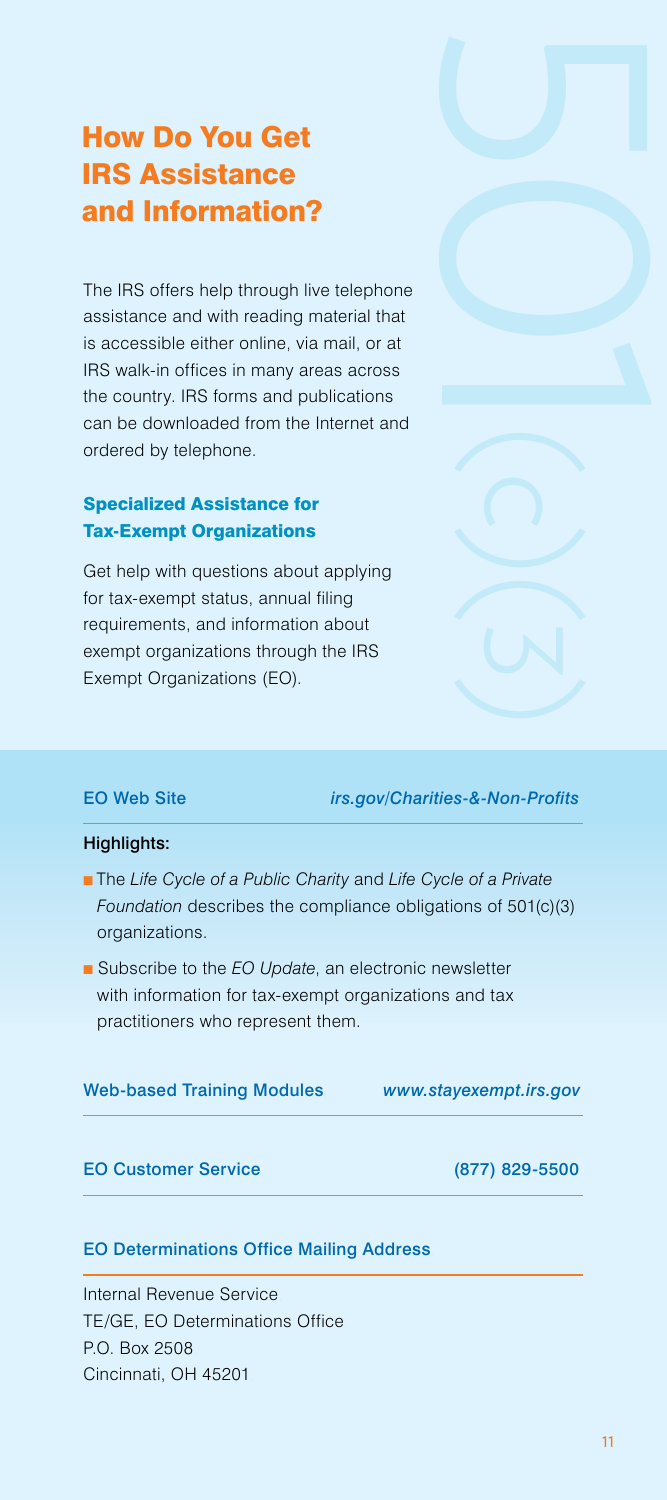### Tax Publications for Exempt Organizations,

Get publications via the Internet or by calling the IRS at (800) 829-3676.

**Pub 15***, Circular E, Employer's Tax Guide*,

**Pub 15-A***, Employer's Supplemental Tax Guide*,

**Pub 463***, Travel, Entertainment, Gift, and Car Expenses*,

**Pub 517***, Social Security and Other Information for Members of the Clergy and Religious Workers*,

**Pub 526***, Charitable Contributions*,

**Pub 538***, Accounting Periods and Methods*,

**Pub 557***, Tax-Exempt Status for Your Organization*,

**Pub 583***, Starting a Business and Keeping Records*,

**Pub 598***, Tax on Unrelated Business Income of Exempt Organizations*,

**Pub 1771***, Charitable Contributions—Substantiation and Disclosure Requirements*,

**Pub 1828***, Tax Guide for Churches and Religious Organizations*,

**Pub 3079***, Tax-Exempt Organizations and Gaming*,

**Pub 3833***, Disaster Relief, Providing Assistance Through Charitable Organizations*,

**Pub 4302***, A Charity's Guide to Vehicle Donations*,

**Pub 4303***, A Donor's Guide to Vehicle Donations*,

**Pub 4221-NC***, Compliance Guide for Tax-Exempt Organizations (other than 501(c)(3) Public Charities and Private Foundations)*,

**Pub 4221-PC***, Compliance Guide for 501(c)(3) Public Charities*,

**Pub 4221-PF***, Compliance Guide for 501(c)(3) Private Foundations*,

### Forms for Exempt Organizations,

Get forms via the Internet or by calling the IRS at (800) 829-3676.

**Form SS-4***, Application for Employer Identification Number*, **Form 941***, Employer's Quarterly Federal Tax Return*, **Form 990***, Return of Organization Exempt From Income Tax*,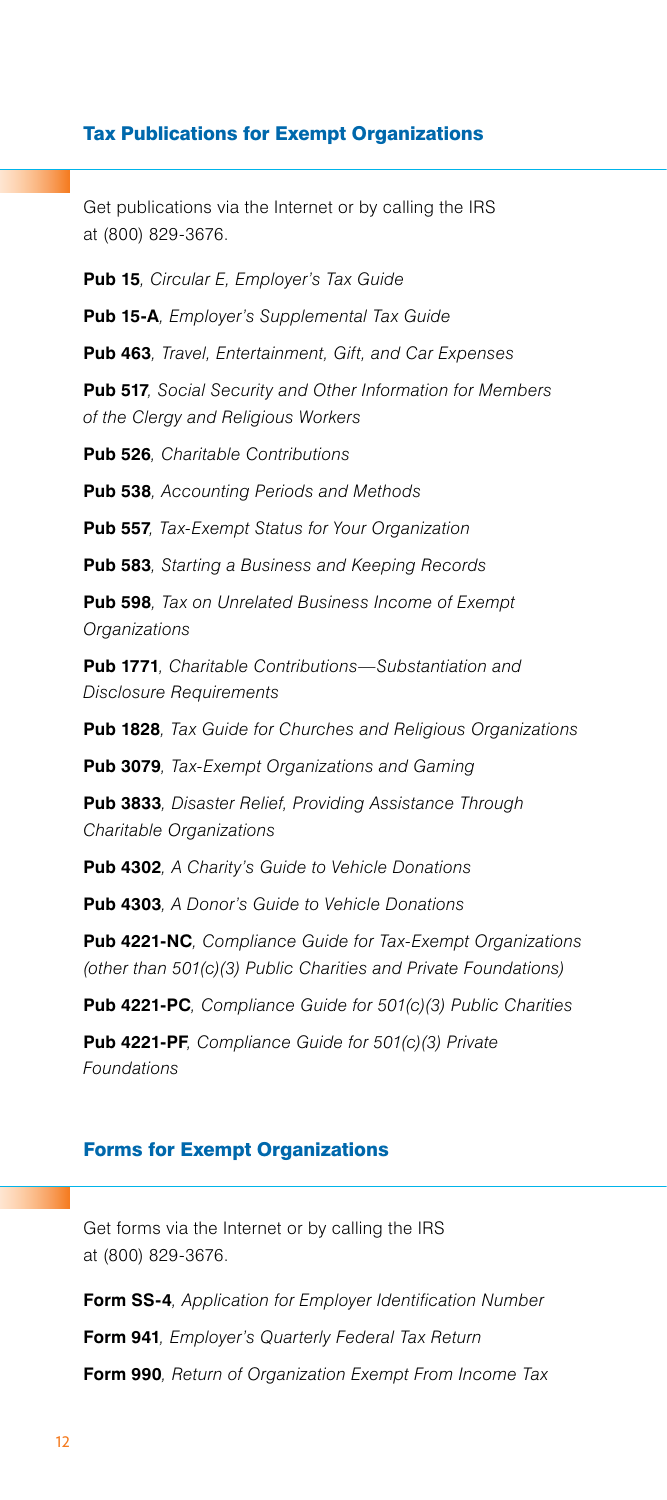**Form 990-EZ***, Short Form Return of Organization Exempt From Income Tax*,

**Form 990-PF***, Return of Private Foundation or Section 4947(a)(1) Nonexempt Charitable Trust Treated as a Private Foundation*,

**Form 990-N***, Electronic Notice (e-Postcard) For Tax-Exempt Organizations Not Required to File Form 990 or 990-EZ*  (available electronically only),

**Form 990-T***, Exempt Organization Business Income Tax Return*,

**Form 990-W***, Estimated Tax on Unrelated Business Taxable Income for Exempt Organizations*,

**Form 1023***, Application for Recognition of Exemption Under Section 501(c)(3) of the Internal Revenue Code*,

**Form 1041***, U.S. Income Tax Return for Estates and Trusts*,

**Form 4720***, Return of Certain Excise Taxes Under Chapters 41 and 42 of the Internal Revenue Code*,

**Form 5578***, Annual Certification of Racial Non-Discrimination for a Private School Exempt from Federal Income Tax*,

**Form 5768***, Election/Revocation of Election by an Eligible Section 501(c)(3) Organization to Make Expenditures to Influence Legislation*,

**Form 8282***, Donee Information Return*,

**Form 8283***, Noncash Charitable Contributions*,

**Form 8868***, Extension of Time To File an Exempt Organization Return*,

**Form TD F 90-22***, Report of Foreign Bank and Financial Accounts* (filed with Treasury Department),